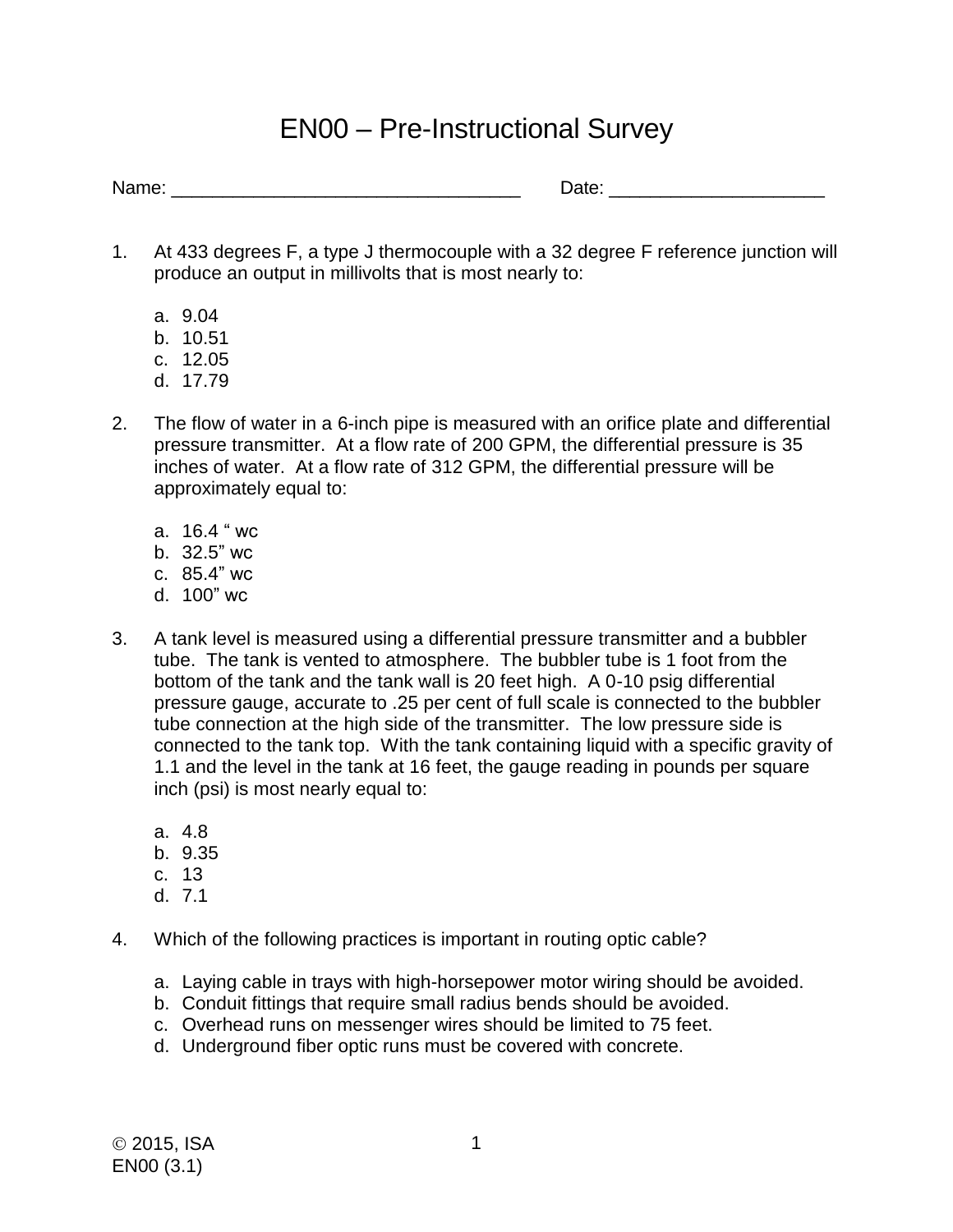- 5. Compared to a control loop with no dead time (pure time delay), a control loop with an appreciable dead time tends to require:
	- a. Less proportional gain and less integral action
	- b. More proportional gain and less integral action
	- c. More proportional gain and more integral action
	- d. Less proportional gain and more integral action
- 6. The definition and classification of hazardous areas for the purpose of wiring and electrical equipment is found in codes published by:
	- a. National Fire Protection Association
	- b. ISA-The Instrumentation, Systems and Automation Society
	- c. Electric Power Research Institute
	- d. Occupational Safety and Health Administration
- 7. Given the following data for liquid flow:

Flow rate  $-0$  to 200 gpm Water at 125 degrees F and 75 psia Pipe Size – 4 inch schedule 40

The orifice bore for a pressure differential range of 100 inches of water is most nearly equal to:

- a. 2.33 inches
- b. 3.5 inches
- c. 1.5 inches
- d. .75 inches
- 8. A control valve is to be sized for the following conditions:

Liquid flow, 50 GPM, specific gravity = .81, inlet pressure of 240 psig, with a pressure drop of 10 psi. The required flow coefficient for the valve will most nearly be:

- a. 10.4
- b. 14.2
- c. 22
- d. 35.5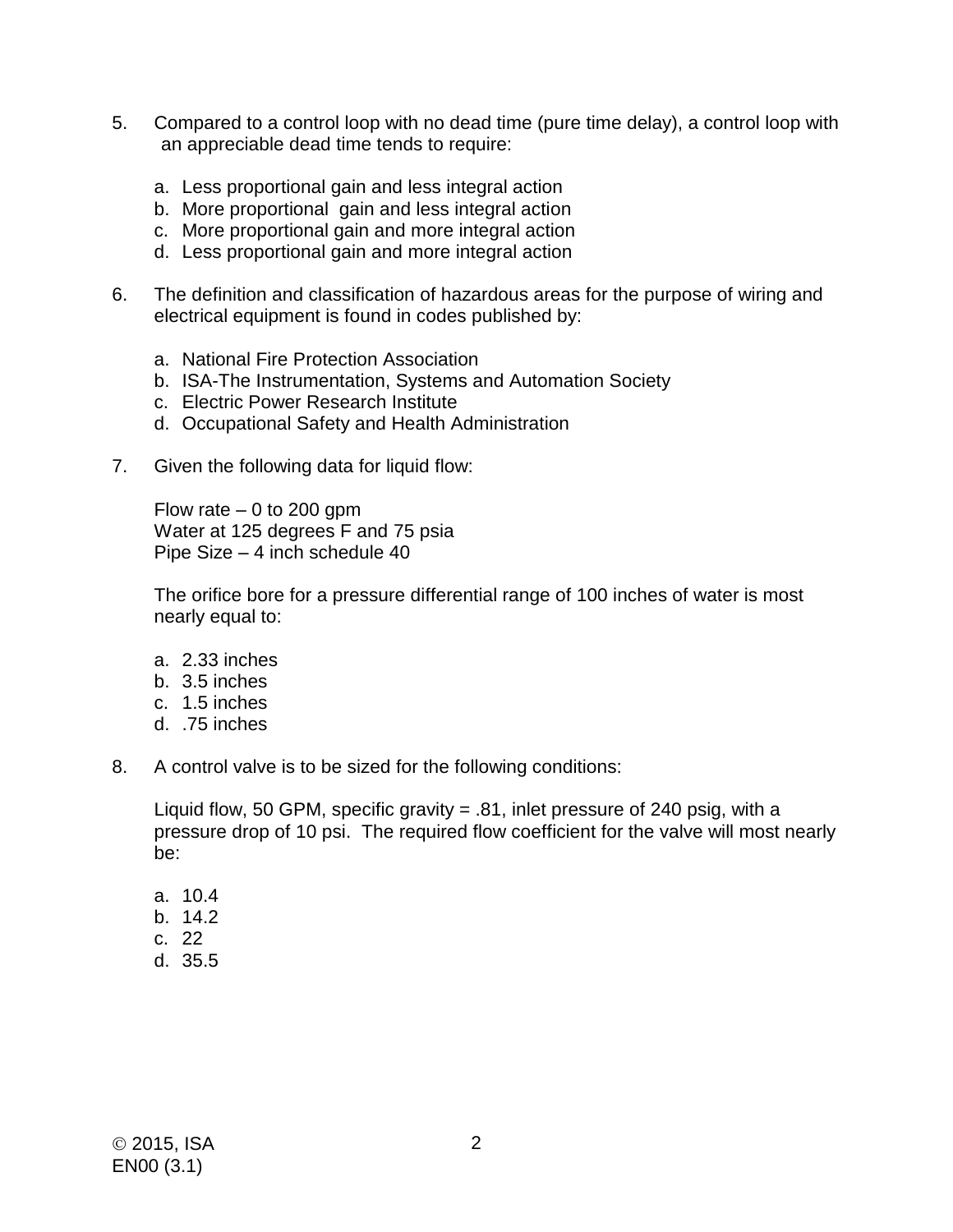9. A control valve is to be sized for the following conditions:

Saturated steam at a maximum flow rate of 30,000 pounds per hour and an upstream pressure of 40 psia. P2 will be 30 psia according to the flow sheet and physical piping arrangement. The required flow coefficient for the valve will most nearly be:

- a. 260
- b. 540
- c. 760
- d. 198
- 10. The control algorithm for a flow control loop is under consideration. It is determined that the flow must be maintained near set point with little or no offset and the signal will be rapid response and noisy. The best choice of control modes for this loop will be:
	- a. Proportional Mode
	- b. Integral plus Derivative
	- c. Proportional plus Integral
	- d. Proportional plus Integral plus Derivative
- 11. According to ISA Standard S5.1, Instrumentation Symbols and Identification, the terms "record" or "recording" can apply to which of the following:
	- I. Graphical data in a strip or circular chart
	- II. A table of numerical data in a computer memory
	- III. A listing of alarms by a control computer
	- a. I and II
	- b. II and III
	- c. I and III
	- d. I, II, and III
- 12. An orifice plate is to be used to measure the flow of water in a 4 inch, schedule 40 line. The flow rate is specified as 0 – 200 GPM at a pressure of 75 psia and a temperature of 125 degrees F. If a differential pressure of 100 inches of water is used for the primary element, the orifice bore will most nearly equal to:
	- a. 3.5 inches
	- b. 1.4 inches
	- c. 2.3 inches
	- d. 0.9 inches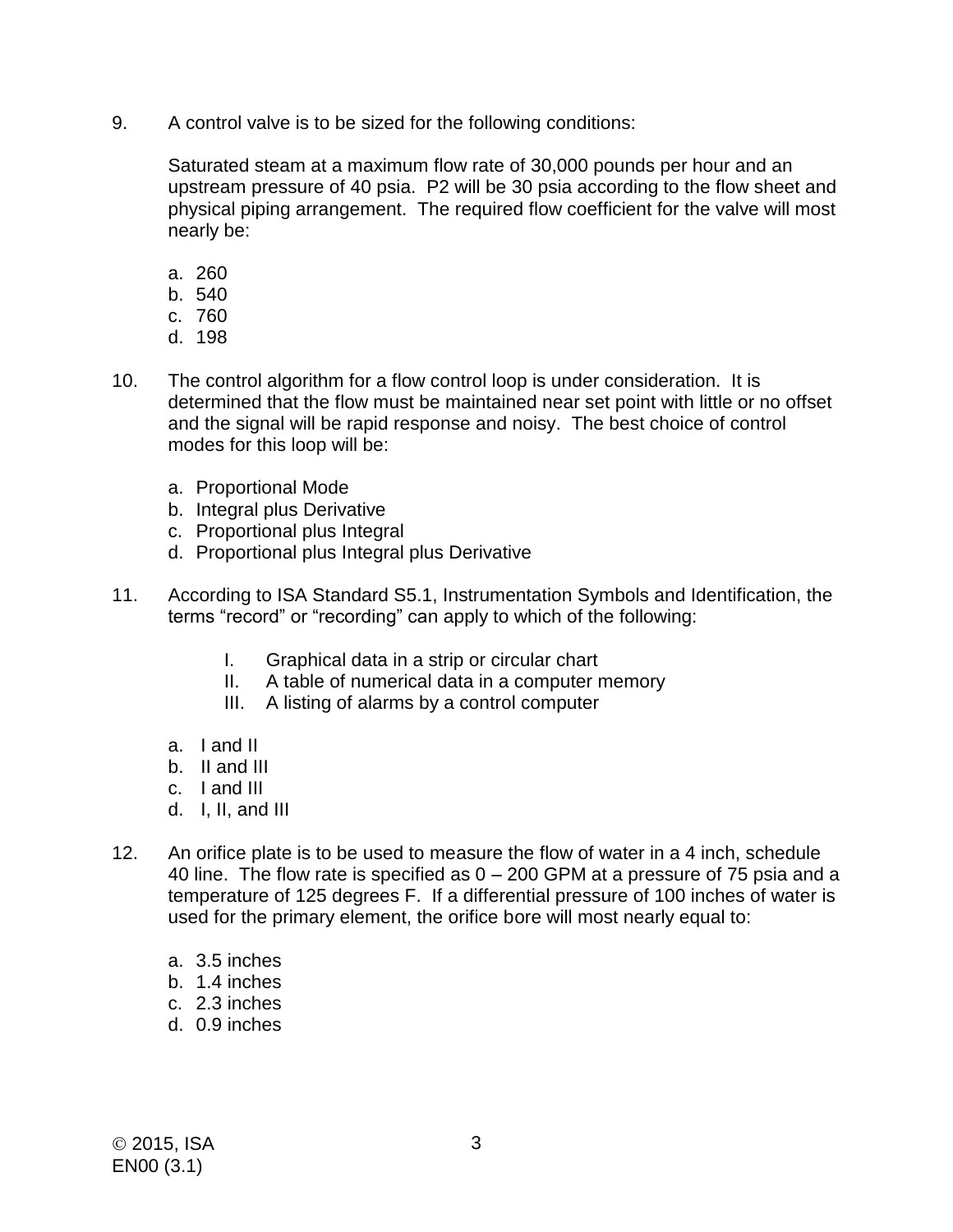- 13. A SIL 1 interlock has an RRF of 42.76. The target RRF is 75. How can you increase the RRF to meet or exceed the target RRF?
	- a. Add more field sensors.
	- b. Add dual solenoids to the one and only one block valve
	- c. Double the testing frequency
	- d. None of the above.
- 14. Which of the following types of valves has the highest gain when the valve is nearly closed?
	- a. Quick opening
	- b. Equal percentage
	- c. Fail open
	- d. Linear
- 15. Which of the following types of control systems is normally programmed in ladder logic?
	- a. Programmable logic controllers (PLCs)
	- b. Distributed control systems (DCSs)
	- c. Single loop digital controllers
	- d. Supervisory Control and Data Acquisition (SCADA)
- 16. What is the resistance of 2000 feet of copper wire (specific resistance = 10.37) given a cross sectional area of 0370 cmil and a wire temperature of 20 degrees C?
	- a. 1
	- b. 2
	- c. 10
	- d. 20
- 17. Which of the following protection techniques is acceptable for equipment located in a Class I, Division 1 area of an industrial facility?
	- a. Explosion- proof apparatus and nonincendive equipment
	- b. Explosion-proof apparatus and intrinsically safe equipment
	- c. Dust ignition proof and nonincendive equipment
	- d. General purpose and intrinsically safe equipment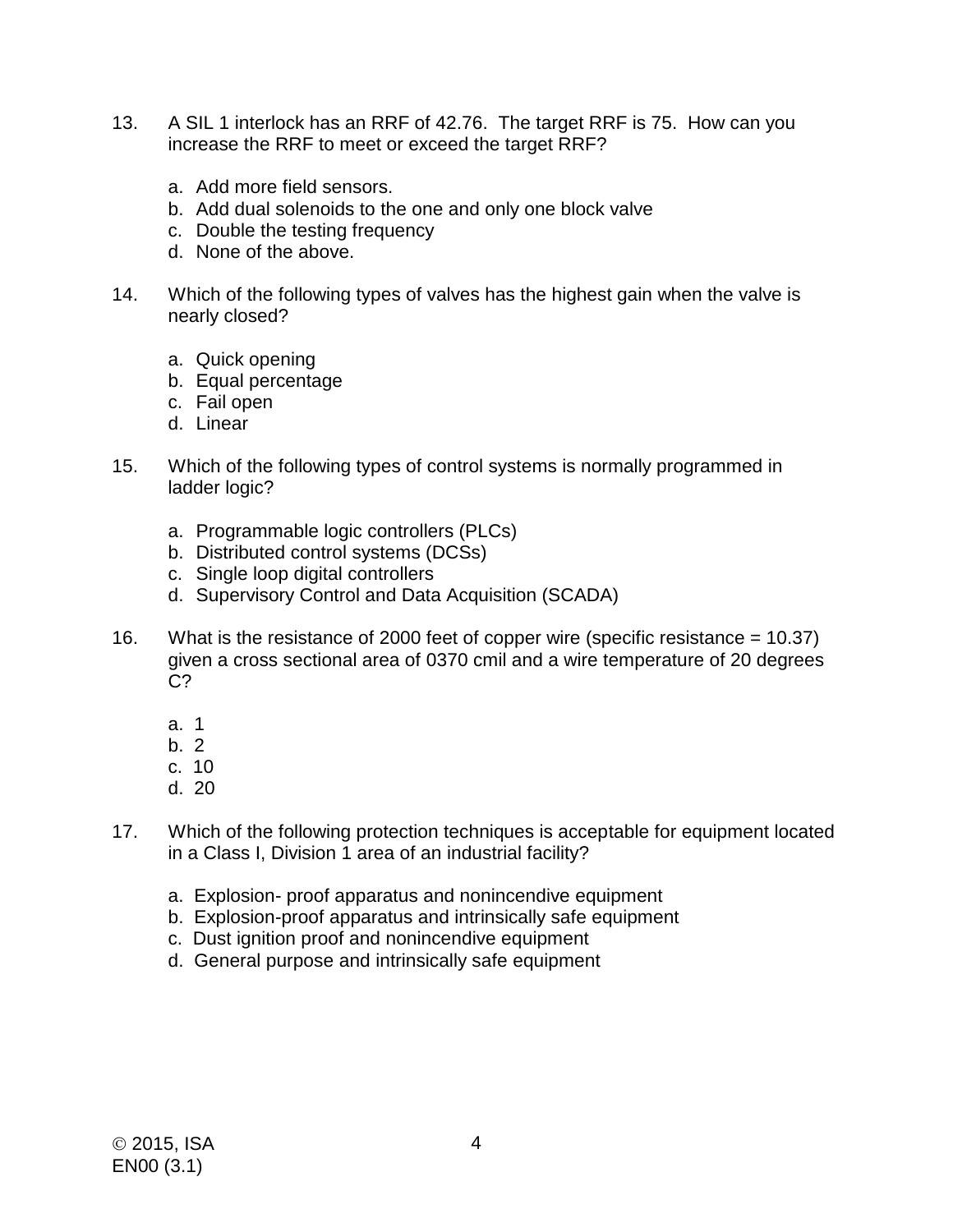- 18. To minimize electrical interference when AC power and DC signal wiring meet in a control panel, it is BEST to:
	- a. Use a different size wire
	- b. Cross the wires at 90 degrees
	- c. Run the wires parallel to each other
	- d. Twist the AC wires around the DC wires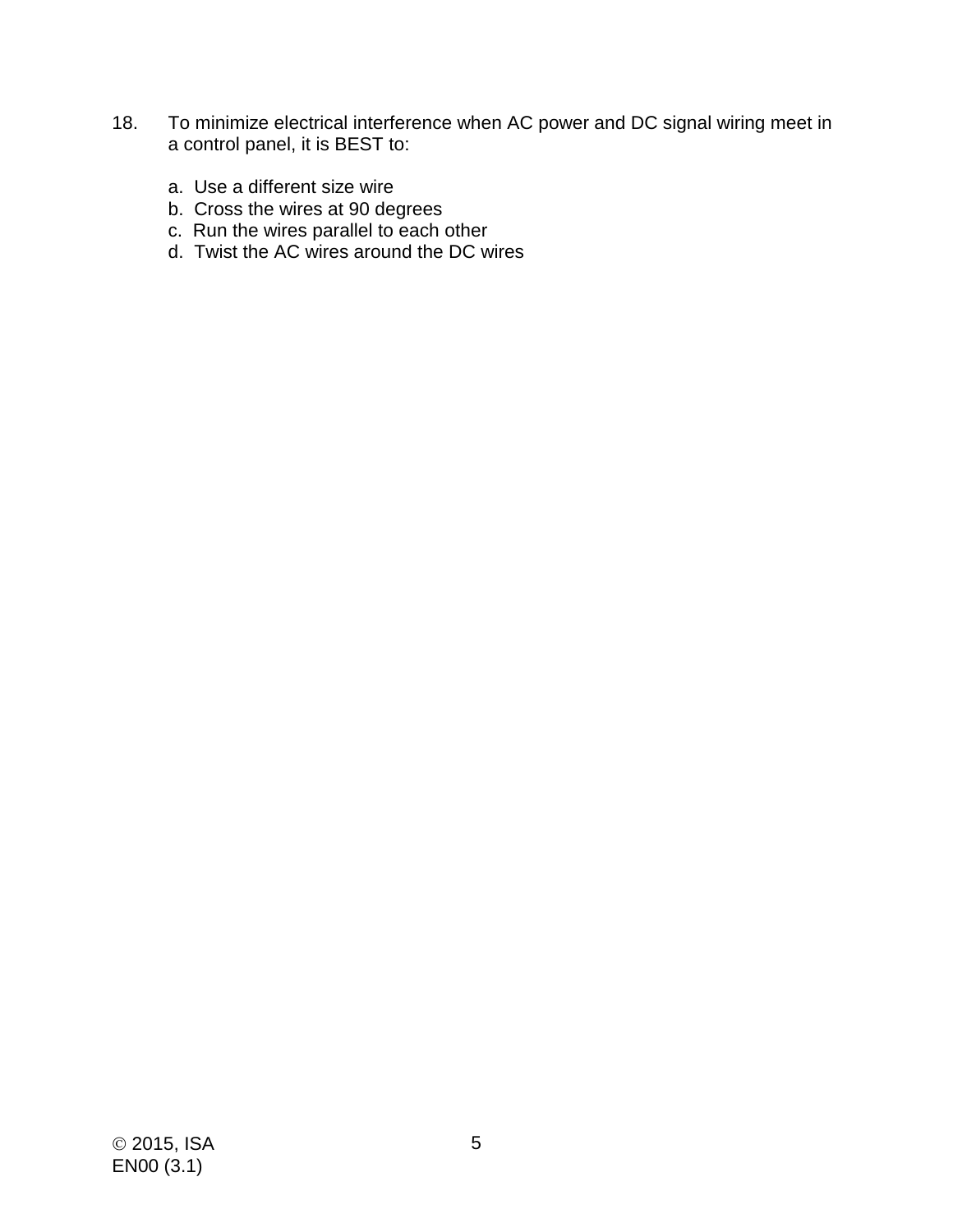## EN00 – Pre-Instructional Survey Answers

1. Type J Thermocouple Table w/ 32°F Reference. The emf  $@$  430 $^{\circ}$  = 11.96 mV  $@ 440° = 12.26$  mV

Interpolating:  $11.96 + \binom{3}{10}$  (12.26 - 11.96) = 12.05 mV Answer is C 12.05 mV

2.  $\left(\frac{F_1}{F}\right) = \sqrt{\frac{\Delta P_1}{P_2}}$  :  $\frac{200}{24.2} = \sqrt{\frac{35}{25}}$ 3. 20' 16' 1'  $G = 1.1$ A <del>Letter and</del> LT P  $P = 15$  ft x 1.1 = 16.5 ft H<sub>2</sub>O  $P = 16.5 \text{ ft} \cdot .433 \text{ P} \frac{S I}{P}$  $P = 7.14$  PSI  $=\frac{35}{1000} = \frac{35}{14} = 85.4$ " H<sub>2</sub>O 200 35  $X = \frac{36}{\sqrt{200} \lambda^2} = \frac{36}{.41}$  $F_2$ /  $\sim$   $\vee$   $\triangle P_2$   $\cdots$  312  $\sim$   $\vee$  X 312 Answer is C  $\mid$  85.4" H $_{2}$ O ft

Answer is 
$$
D
$$
 7.1  $PSI$ 

- 4. Answer is B Small radius bends
- 5. Open Loop Tuning Parameter  $K_c = \frac{.9\pi}{15\pi^2}$  $\frac{137}{16\sqrt{10}}$  T<sub>D</sub> = Derivative Time  $T_a$  (Dead Time)  $T_p$  = 3.33  $T_a$  (Minutes/Repeat)

Smaller gain and less integral action

Answer is A

6. Answer is A NFPA produce NEC

7. 
$$
K = \frac{Q^{2}}{[(19.636)(Fa)(C)]^{2}h} \quad d = \sqrt[4]{\frac{K}{1 + \frac{K}{D^{2}}}}
$$

$$
K = \frac{(200)^{2}}{[19.636(1.0)(.61)]^{2}(8.33 ft)}
$$

$$
K = \frac{40,000}{143.5 (8.33)} = 33.5
$$

$$
\therefore d = \sqrt[4]{\frac{33.5}{1 + \frac{33.5}{(4.026)^{2}}}}
$$

$$
d = 2.33^{n}
$$
Answer is A 2.33

© 2015 ISA EN00 (3.1)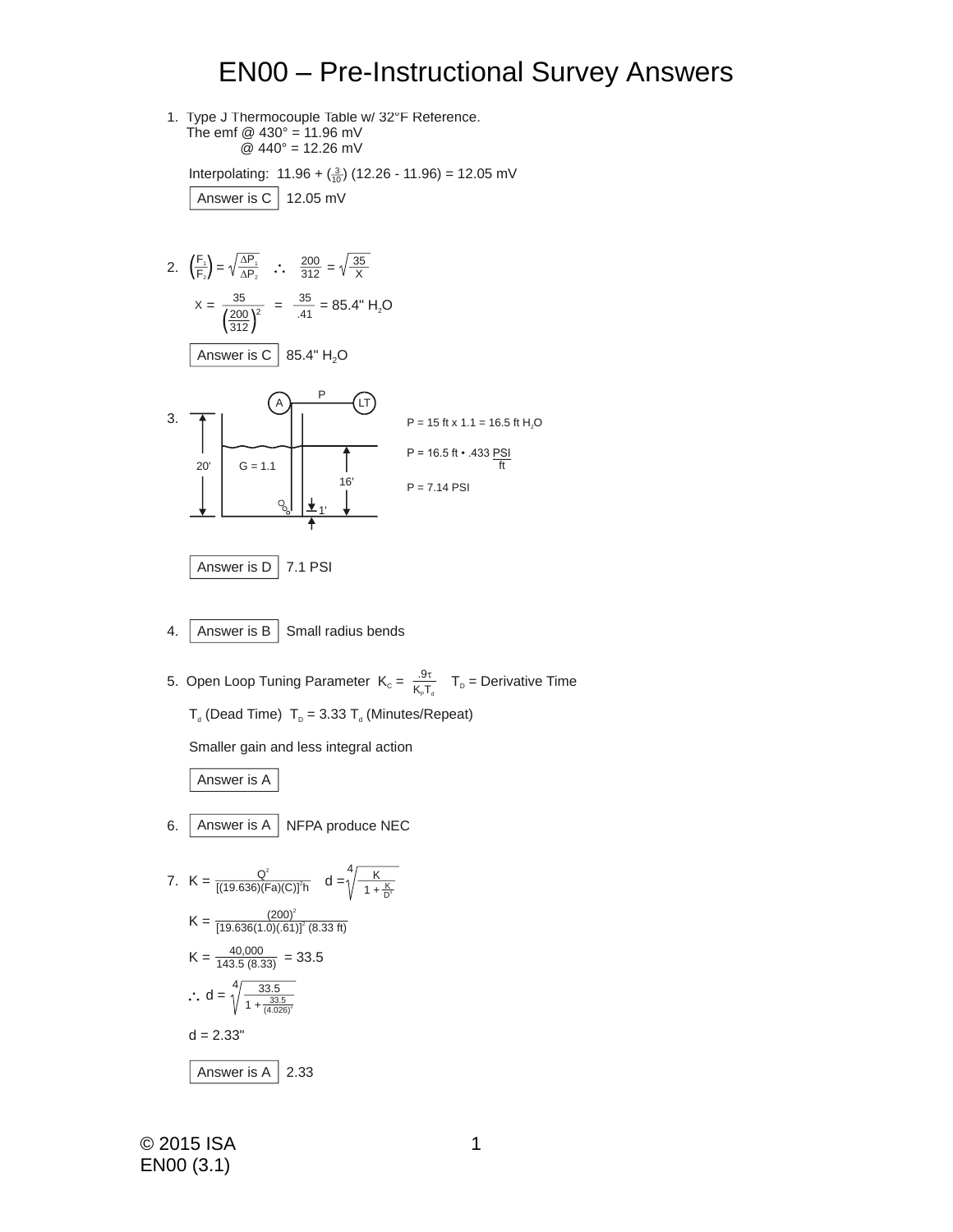## EN00 – Pre-Instructional Survey Answers

- 8.  $C_v = Q \sqrt{\frac{G_F}{\Delta P}}$   $\Delta P_{\text{ALOW}} = F_{\text{L}}^2 (P_1 F_F P_v)$  $C_v = 50 \sqrt{\frac{.81}{10}}$   $F_F = .96 - .28 \sqrt{\frac{P_v}{P_c}}$ Answer is B 14.2  $C_v = 14.23$ 10
- 9.  $C_v = \frac{W}{63.333 \sqrt{\sqrt{Y} \sqrt{Y}}}$   $X = \frac{\Delta P}{P_1} = \frac{10}{40} = .25$  $Y = 1 - \frac{X}{3X_{T}}$  $Y = 1 - \frac{.25}{3(.62)}$  $Y = .87$ =  $\frac{.095 \text{lb}}{\text{ft}^3}$  $X_T = .85 \text{ F}^2 = .85 (.85)^2$  $X_T = .62$  $C_v = \frac{W (1 + .007 T_{\text{sh}})}{2.1 \sqrt{\Delta P (P1 + P2)}}$  $C_v = \frac{30,000}{2.1 \sqrt{10 (40 + 30)}}$  $C_v = \frac{30,000}{f}$  $C_v = 560$  $C_v = 540$  $X P_{F} Y_{1}$ .25(40)(.095)

Answer is B 540

10. Noisy signal eliminates derivative need. To get to set point, integral is needed.

Answer is C Proportioned plus Integral

11. Record or Recording indicates any history of a quantity.

Answer is 
$$
D \mid I, II,
$$
 and  $III$ 

12. Same as #7

Answer is C 2.33" Computer Run: B = .587  $d = 2.362"$  $S = \frac{Q_m - Q_b}{5.667 \text{ D}^2 \sqrt{\text{G}} \cdot \sqrt{\text{hm}}}$  SPINK  $S = \frac{288(1)}{5.667(4.026)^2}$  $S = \frac{200}{90.67 (0.99)(10)}$  $S = .223$  and  $B = 585$  d = BD = .585(4.026)  $d = 2.33"$  $\mathsf{Q}_{\scriptscriptstyle{\mathsf{m}}}$   $\mathsf{G}_{\scriptscriptstyle{\mathsf{b}}}$ 200(1.0) 200 G<sub>F</sub> √hm .98 100